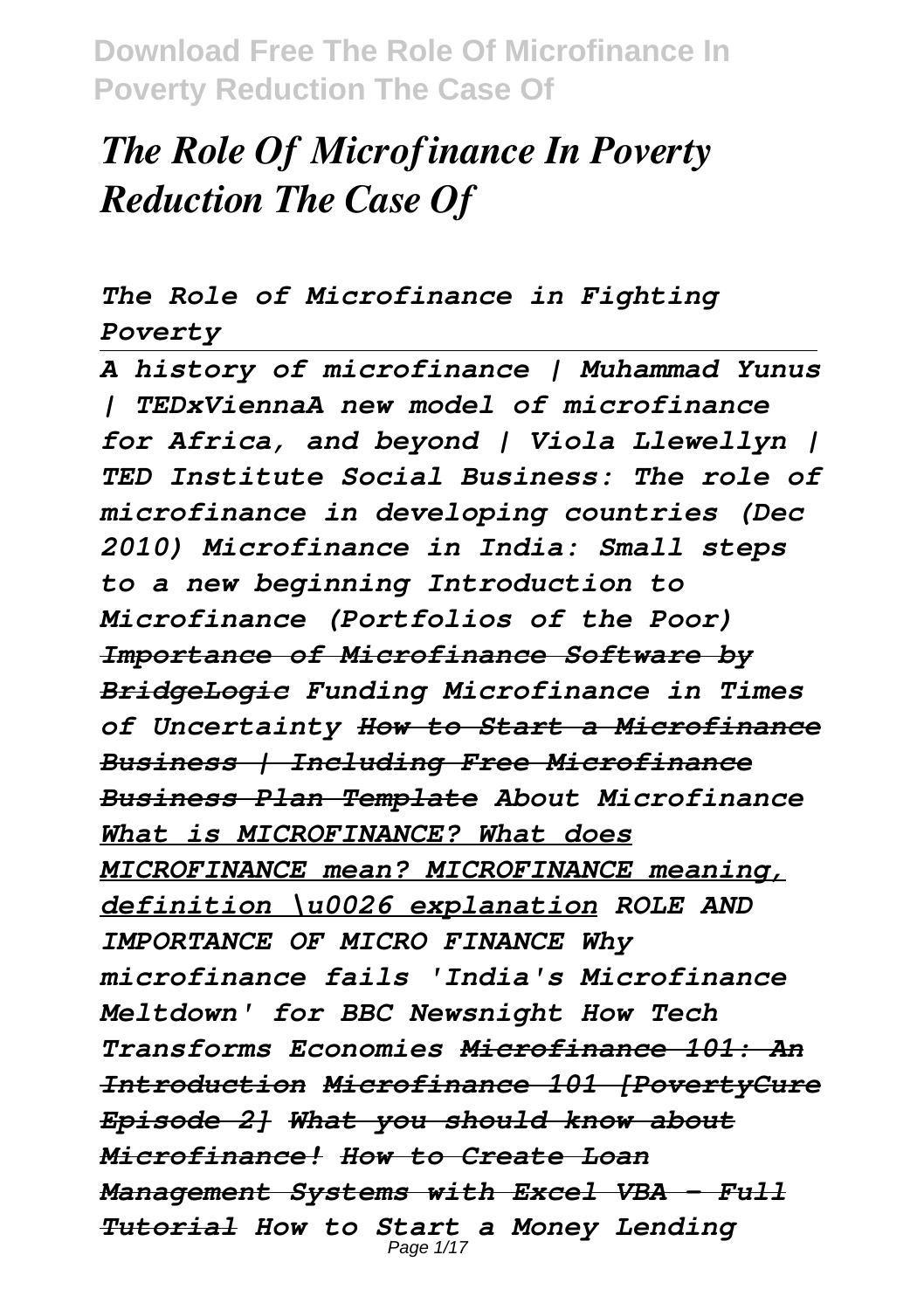*Business Legally | Profit \$1459 a Month Rethinking Microfinance: Ethan Wagner at TEDxColumbiaCollege How Microcredit Works The Influence of Organizational Culture and Market Orientation on Performance of Microfinance Roundtable: Does microfinance empower or impoverish? CommonCents 101 MicroFinance Software - A milestone in our history book Y2/IB 11) Microfinance (Microcredit) and Development Opportunities in Microfinance QuickBooks For Finance CompaniesThe Importance of Microfinance for Women and Communities Overseas -- Women Business Leaders(TM) Microfinance | Microcredit | - Everything you should know!!!! The Role Of Microfinance In One of the largest roles that microfinance has in local economies is helping to provide low-income and poor families with the means to becoming financially stable. Small microfinance loans give people the opportunity to generate enough income to pay for necessities such as food, shelter and basic medical needs.*

*What Are the Roles of Micro Finance in the Economic ...*

*The importance of microfinance is that it provides much-needed financial services to*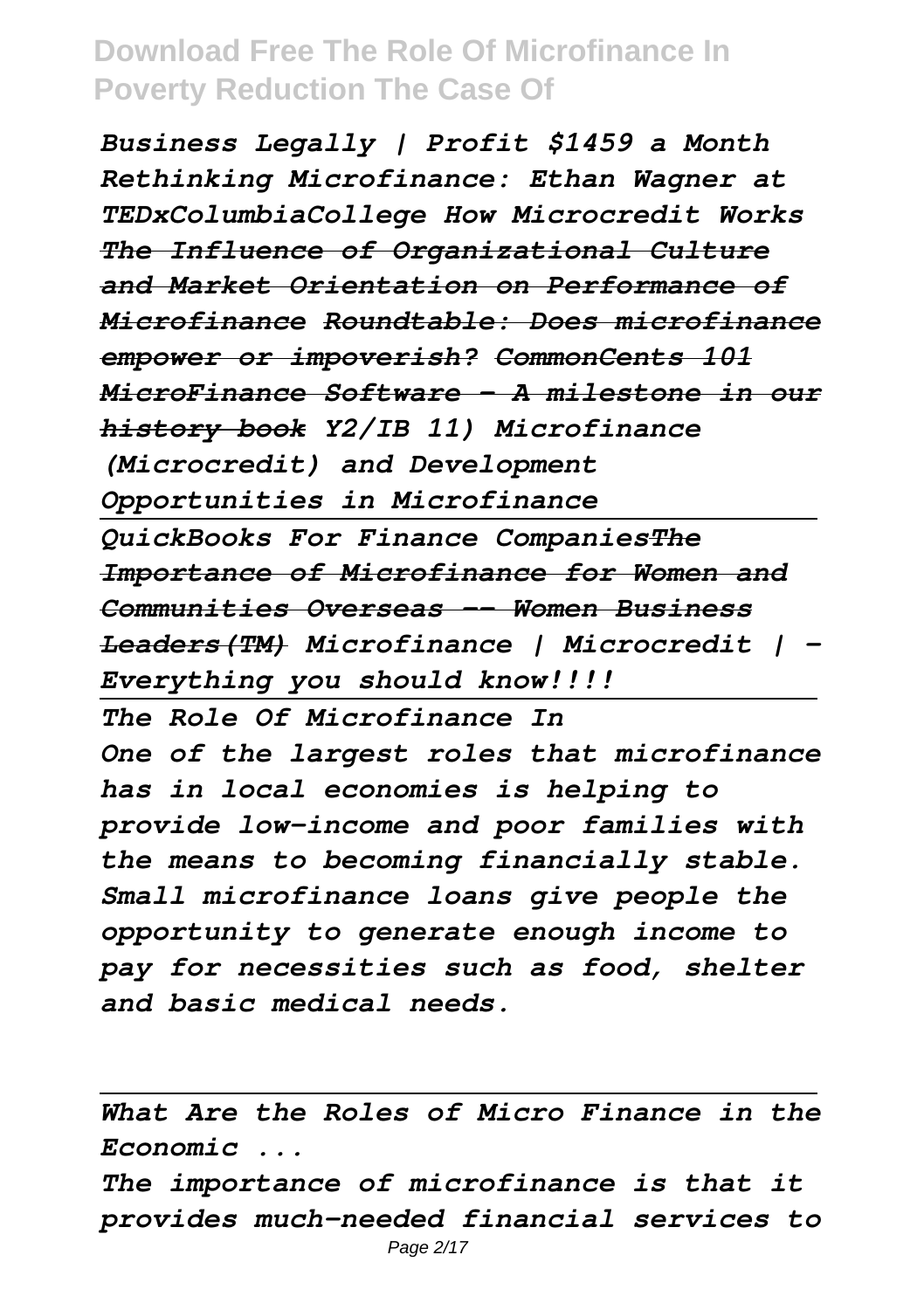*poor and low-income households, entrepreneurs, and nascent businesses, who would otherwise not have access to...*

*Role of Microfinance Institutions | Small Business - Chron.com Microfinance is the practice of extending a small loan or other form of credit, savings, checking, or insurance products to individuals who do not have access to this type of capital. This allows individuals who are living in poverty to work on becoming financially independent so they can work their way into better living conditions.*

*12 Benefits of Microfinance in Developing Countries ...*

*The role of microfinancing plays a vital role in the lives of small businessmen in urban areas and entrepreneurs in under developed parts of India, and the people living in rural areas. The people of rural areas have very low access to the institutionalized credit, So microfinancing works as a boon for the people living in rural areas which help them to have stability with respect to their financial issues.*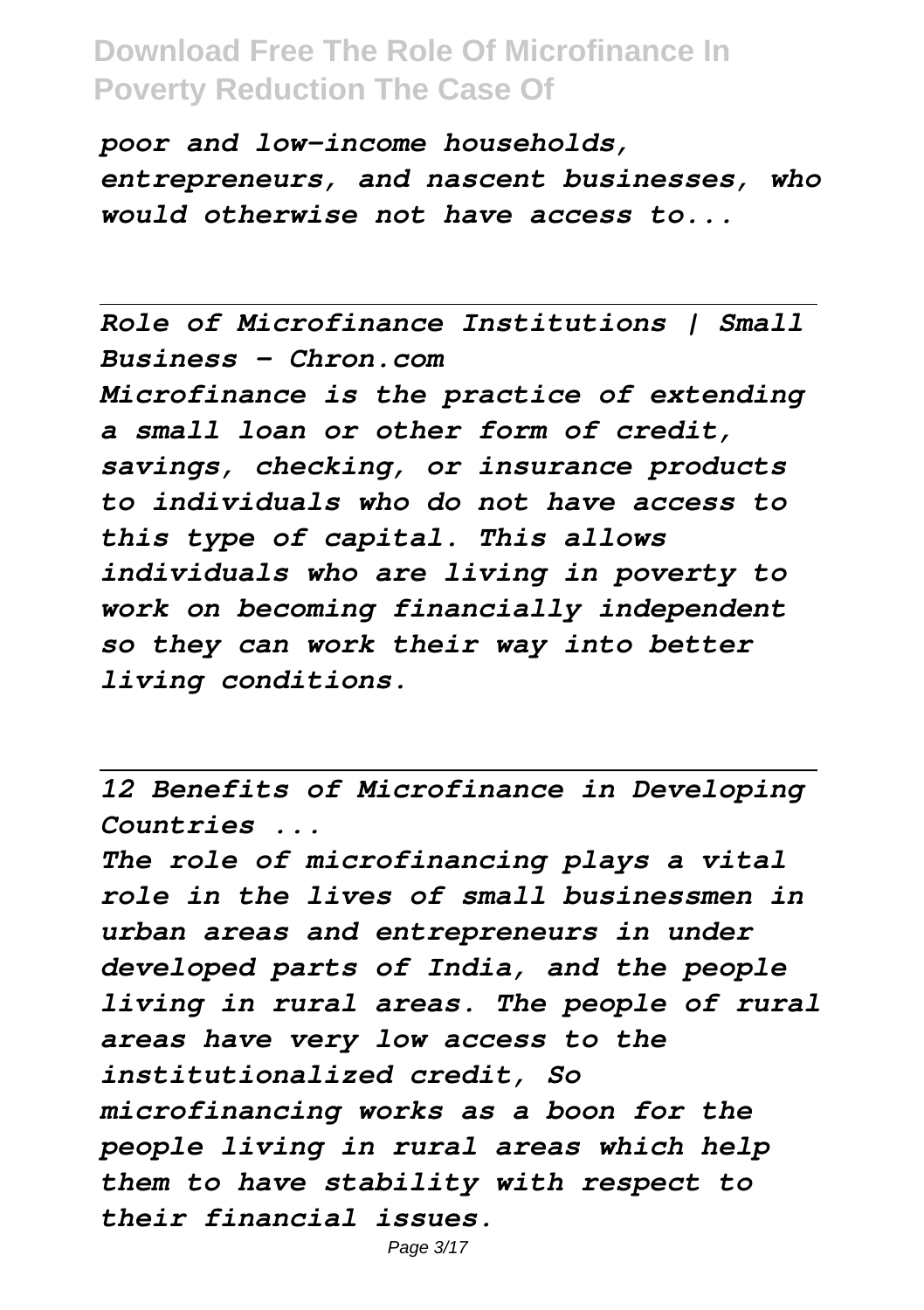*Role Of Microfinance In India study is aimed at examining the roles of microfinance institutions in financing small seals businesses. 1.2 STATEMENT OF THE PROBLEM A number of small scale businesses lack access to financial services from micro finance institutions, either for credit or savings, which further fuels the vicious cycle of poverty.*

*THE ROLE OF MICROFINANCE INSTITUTIONS IN FINANCING SMALL ...*

*Microfinance is one thing that contributes to economic growth, but sometimes, its effect can be negated and bolstered by factors out of the control of those who run microfinance firms. Gender and Sex Inequalities Women in America are considered to be independent.*

*On the Roles of Microfinance in Developing Countries ...*

*This research work was undertaken to roles of microfinance banks in financing small and medium scale enterprise. The work was intended to achieve the following*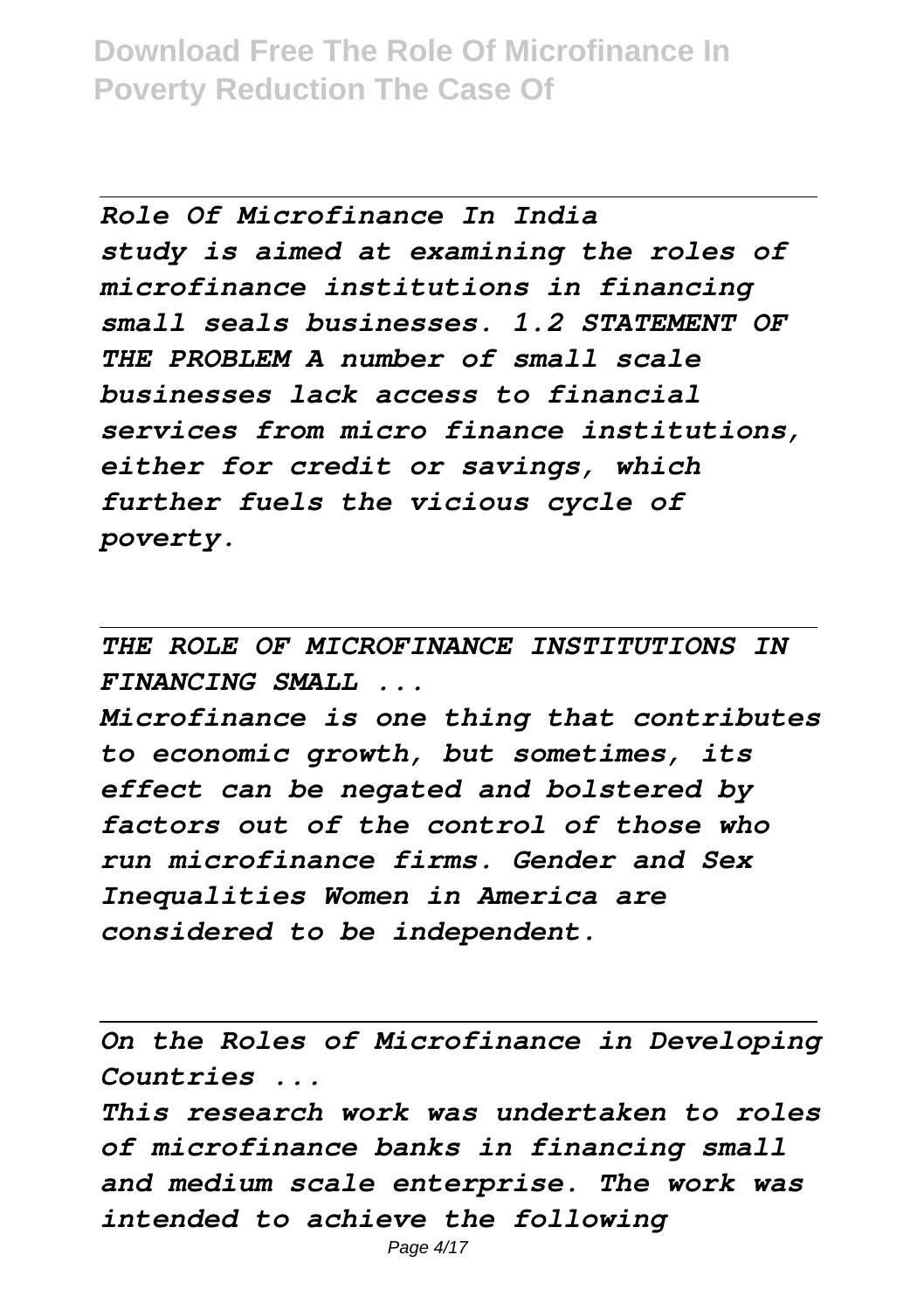*objectives to ascertain the extent to which micro finance bank has been assisting in providing credit facilities to small scale industrialists, to determine the cost of variability in small scale industrial financing by micro finance bank.*

*THE ROLE OF MICROFINANCE IN SMALL SCALE ENTERPRISE ...*

*Microfinance: A type of banking service that is provided to unemployed or lowincome individuals or groups who would otherwise have no other means of gaining financial services. xvi Ultimately, the goal of microfinance is to give low income people an opportunity to become selfsufficient by providing a means of saving money, borrowing money and insurance.*

*(DOC) THE ROLE OF MICROFINANCE BANKS IN RURAL DEVELOPMENT ... SMEs all over the world play a strong role in national development. This is attributed to the massive employment it provides to the citizenry of the country where it exists. The financing of these...*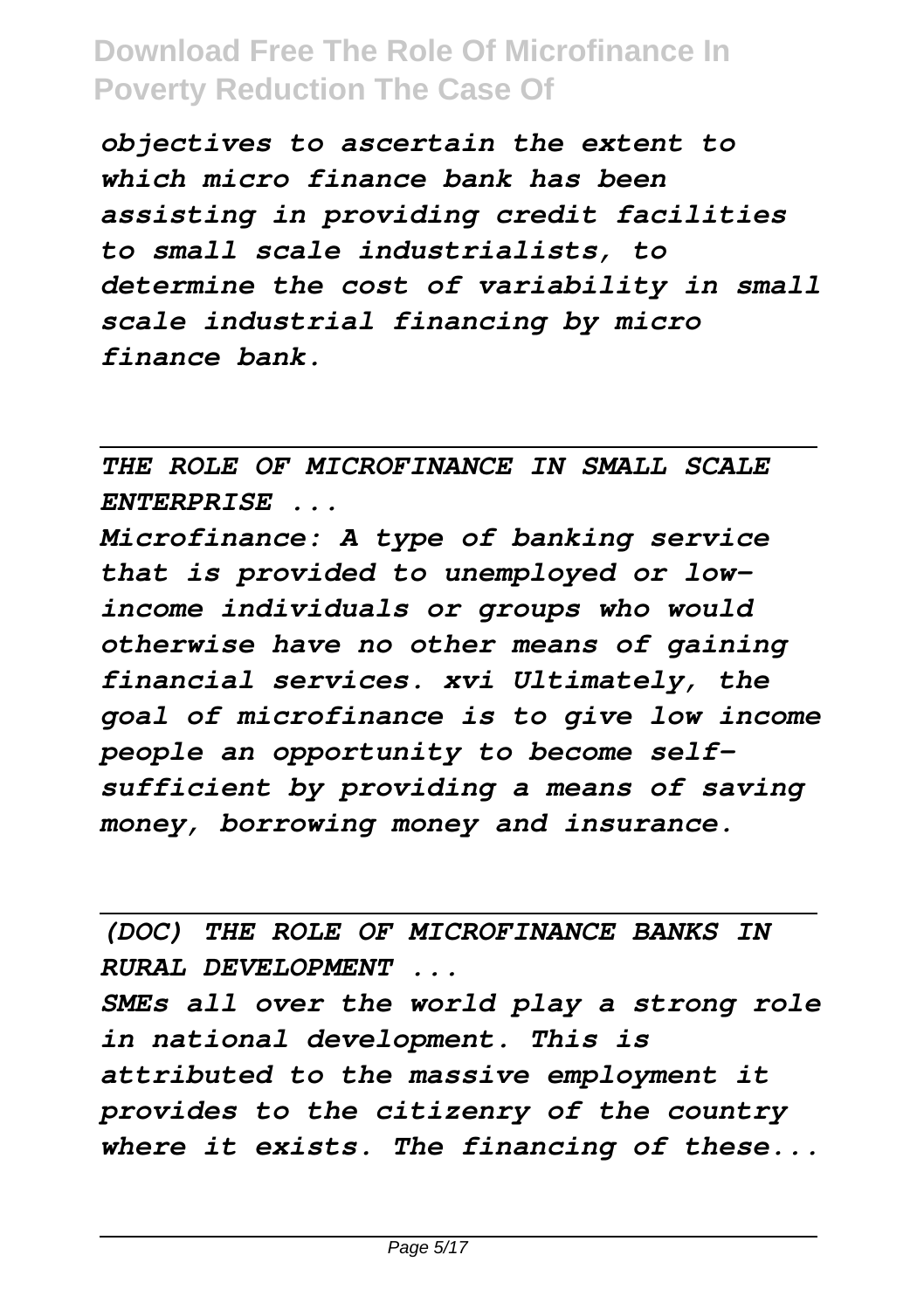*(PDF) The Role of Microfinance Institutions in Financing ... Global fintech services – and microfinance specifically – are providing the inclusive digital banking services needed in marginalized regions to combat the consequences of inequality and help people weather the pandemic. Empowering people and communities means giving them the tools necessary to benefit from the products and services available.*

*Andrée Simon: The role of microfinance fintech in COVID-19 ...*

*Microfinance which is also referred to as Microcredit is the extension of loans to entrepreneurs whom are too poor to be qualified for the traditional bank loan especially in developing countries. It enables very people to engage in selfemployment project that generate income.*

*The Role of Microfinance in Poverty Alleviation in Nigeria ... THE ROLE OF MICROFINANCE IN POVERTY REDUCTION: The Case of Specialized Financial Promotion Institute (SFPI*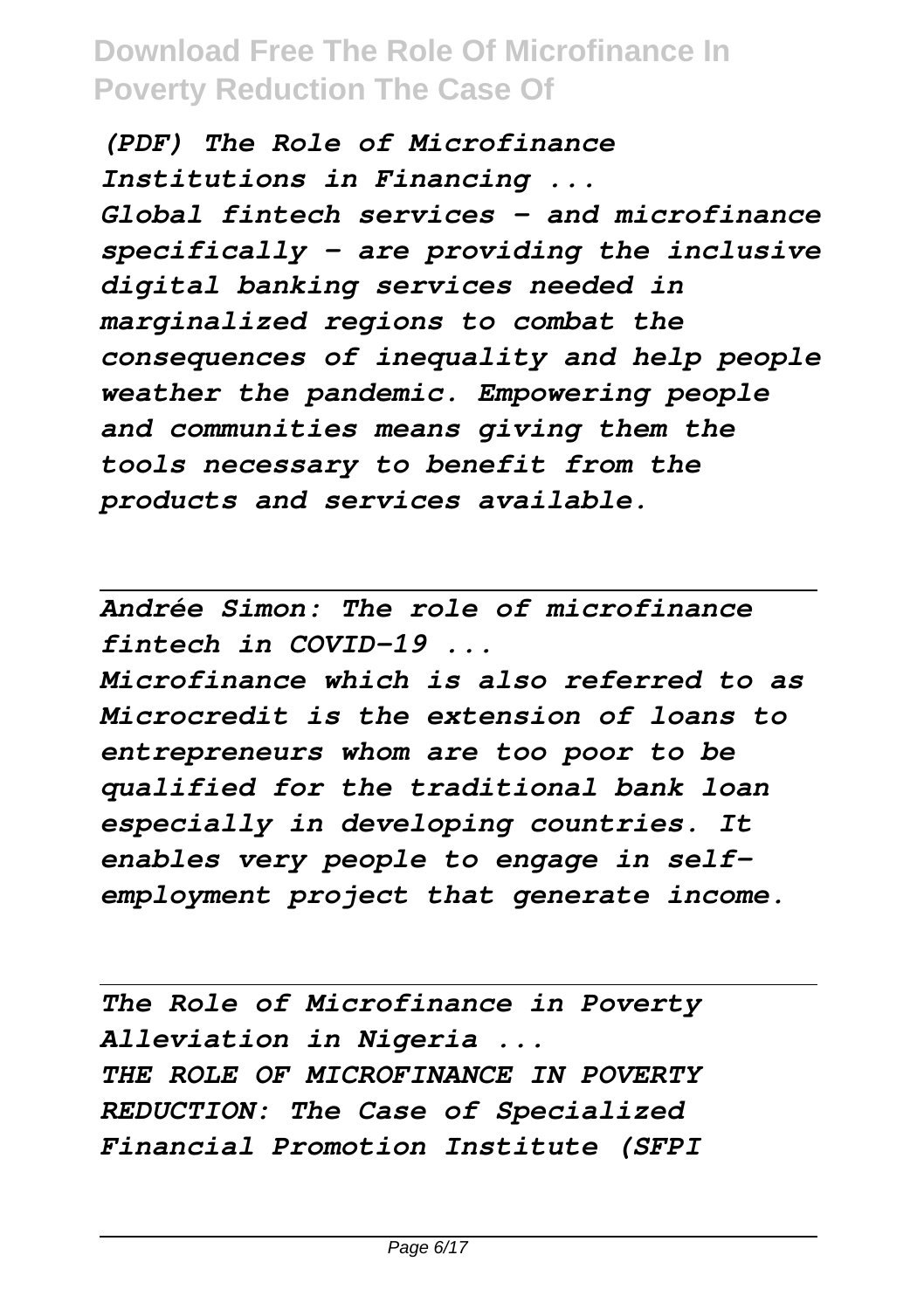*(PDF) THE ROLE OF MICROFINANCE IN POVERTY REDUCTION: The ...*

*For many, microfinance is a way to promote economic development, employment and growth through the support of microentrepreneurs and small businesses; for others it is a way for the poor to manage their finances more effectively and take advantage of economic opportunities while managing the risks.*

*Microfinance - Wikipedia THE quality of the loan portfolio for the microfinance sector is now on the rebound as it is gradually improving since the advent of the Covid-19 pandemic, reflected by a decline in Portfolio at Risk ratio from 19,5% as at June 30, 2020, to 15,36% as at September 30, 2020. This is largely attributed to […]*

*Microfinance sector on recovery path - The Zimbabwe ...*

*Microfinance is a term that refers to the delivery of financial services to customers who are omitted from the conventional financial system because of their low economic status [ 21 ]. Micro finance is the delivery of financial*

Page 7/17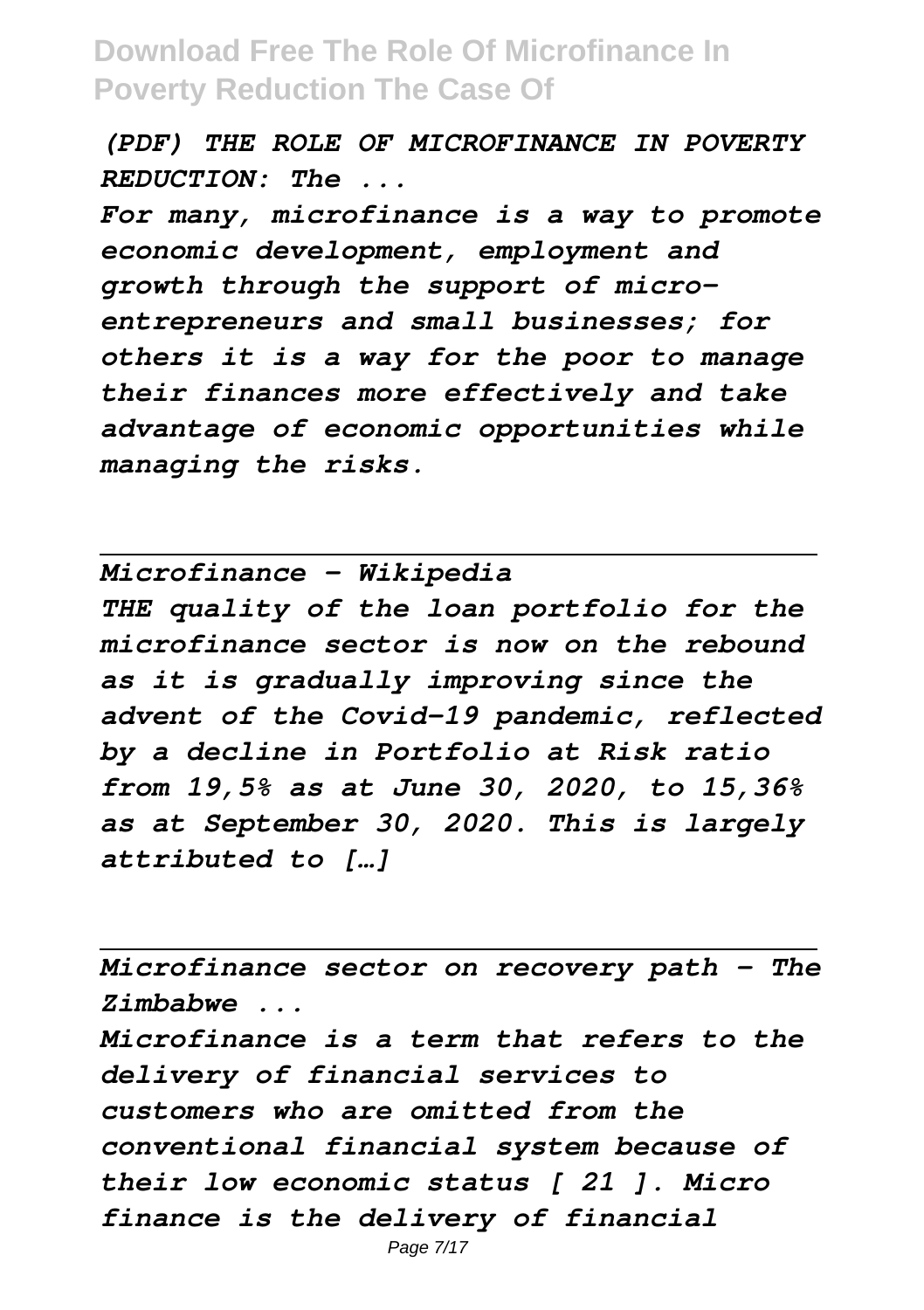*services to low-income workers and extremely poor self-employed people [ 22 ].*

*The Role of Microfinance Institutions in Financing Small ...*

*The purpose of microfinance, then, is to put financial tools in the hands of people who wouldn't otherwise have access to them. There are a few different underlying reasons for doing so. Governments sponsor microfinance, or even provide it directly, because it reduces poverty and stimulates the economy.*

*What Are the Functions of a Microfinance Bank? | Bizfluent Microfinance is a method for providing financially marginalized groups with the capital they need to start a business. Many of the recipients are in developing countries and are unable to get access to bank accounts, lines of credit, or loans from traditional banks.*

*The Role of Good Governance in the Microfinance Industry ... We address these weaknesses by empirically* Page 8/17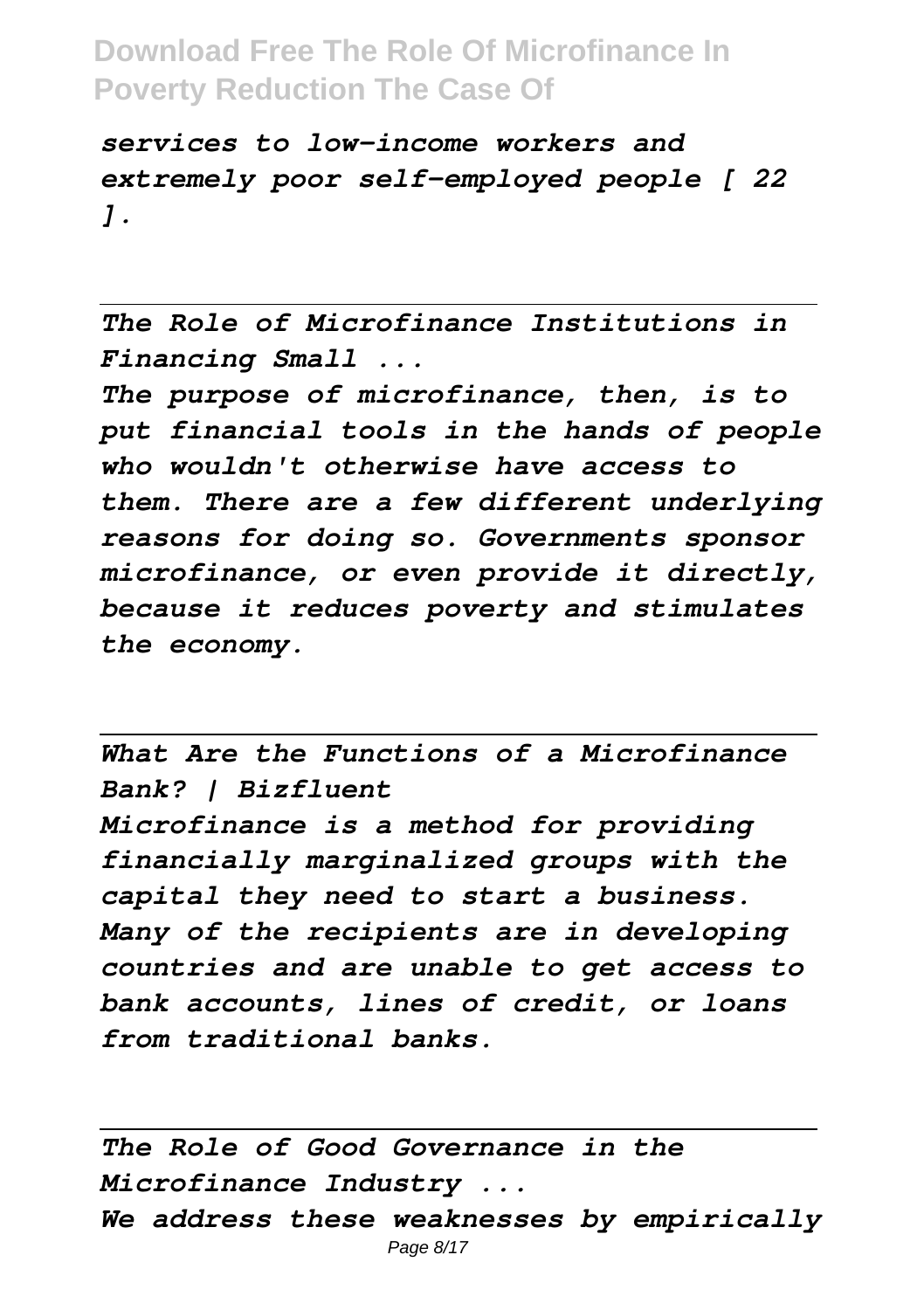*examining the role of microfinance in adaptation, drawing from household-level quantitative and qualitative data gathered from Satkhira District, Southwest Bangladesh. We find evidence that microfinance facilitates coping by reducing sensitivity to environmental and climate hazards.*

*The Role of Microfinance in Fighting Poverty*

*A history of microfinance | Muhammad Yunus | TEDxViennaA new model of microfinance for Africa, and beyond | Viola Llewellyn | TED Institute Social Business: The role of microfinance in developing countries (Dec 2010) Microfinance in India: Small steps to a new beginning Introduction to Microfinance (Portfolios of the Poor) Importance of Microfinance Software by BridgeLogic Funding Microfinance in Times of Uncertainty How to Start a Microfinance Business | Including Free Microfinance Business Plan Template About Microfinance What is MICROFINANCE? What does MICROFINANCE mean? MICROFINANCE meaning, definition \u0026 explanation ROLE AND IMPORTANCE OF MICRO FINANCE Why microfinance fails 'India's Microfinance*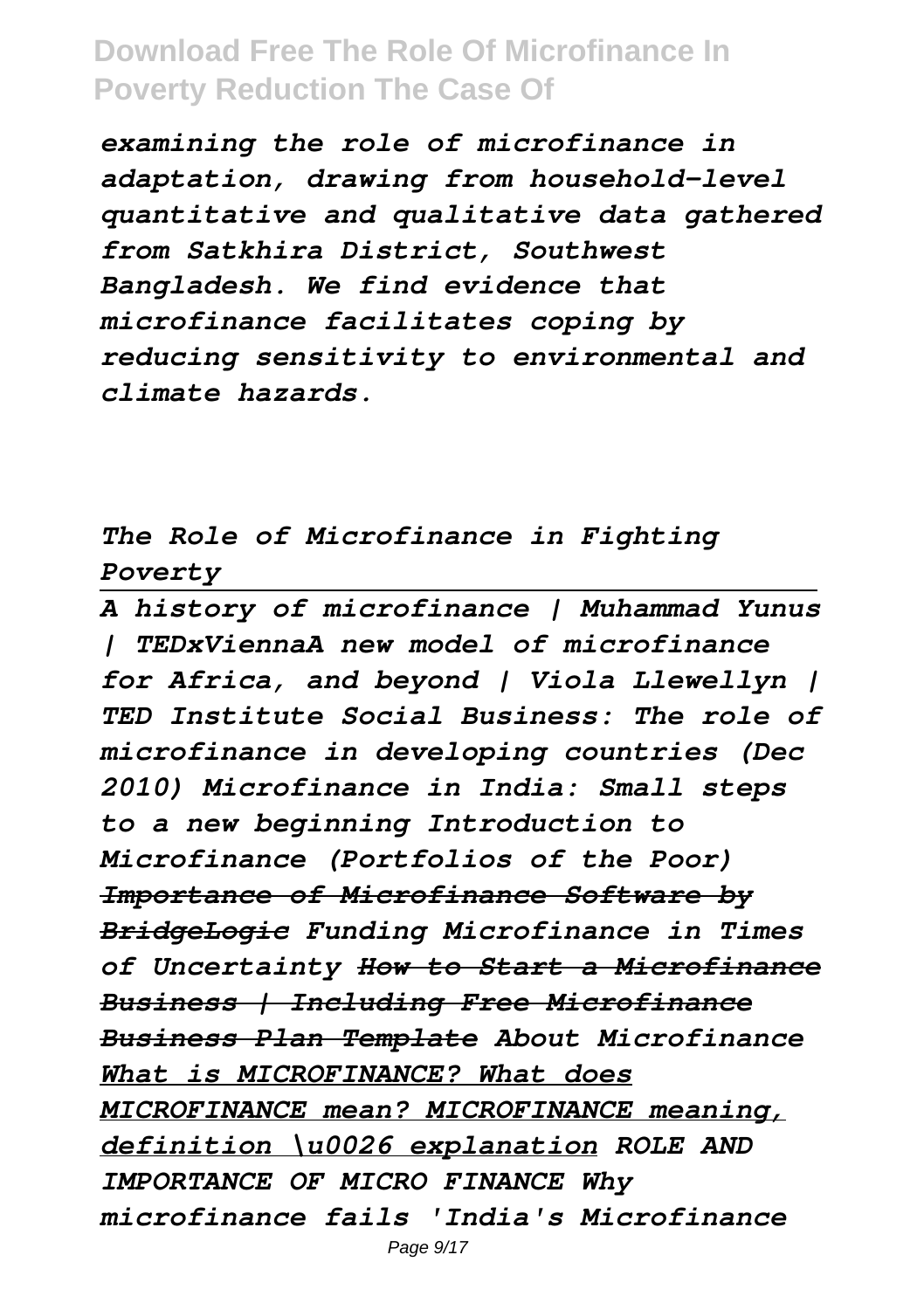*Meltdown' for BBC Newsnight How Tech Transforms Economies Microfinance 101: An Introduction Microfinance 101 [PovertyCure Episode 2] What you should know about Microfinance! How to Create Loan Management Systems with Excel VBA - Full Tutorial How to Start a Money Lending Business Legally | Profit \$1459 a Month Rethinking Microfinance: Ethan Wagner at TEDxColumbiaCollege How Microcredit Works The Influence of Organizational Culture and Market Orientation on Performance of Microfinance Roundtable: Does microfinance empower or impoverish? CommonCents 101 MicroFinance Software - A milestone in our history book Y2/IB 11) Microfinance (Microcredit) and Development Opportunities in Microfinance QuickBooks For Finance CompaniesThe Importance of Microfinance for Women and Communities Overseas -- Women Business Leaders(TM) Microfinance | Microcredit | - Everything you should know!!!! The Role Of Microfinance In One of the largest roles that microfinance has in local economies is helping to provide low-income and poor families with the means to becoming financially stable. Small microfinance loans give people the opportunity to generate enough income to pay for necessities such as food, shelter*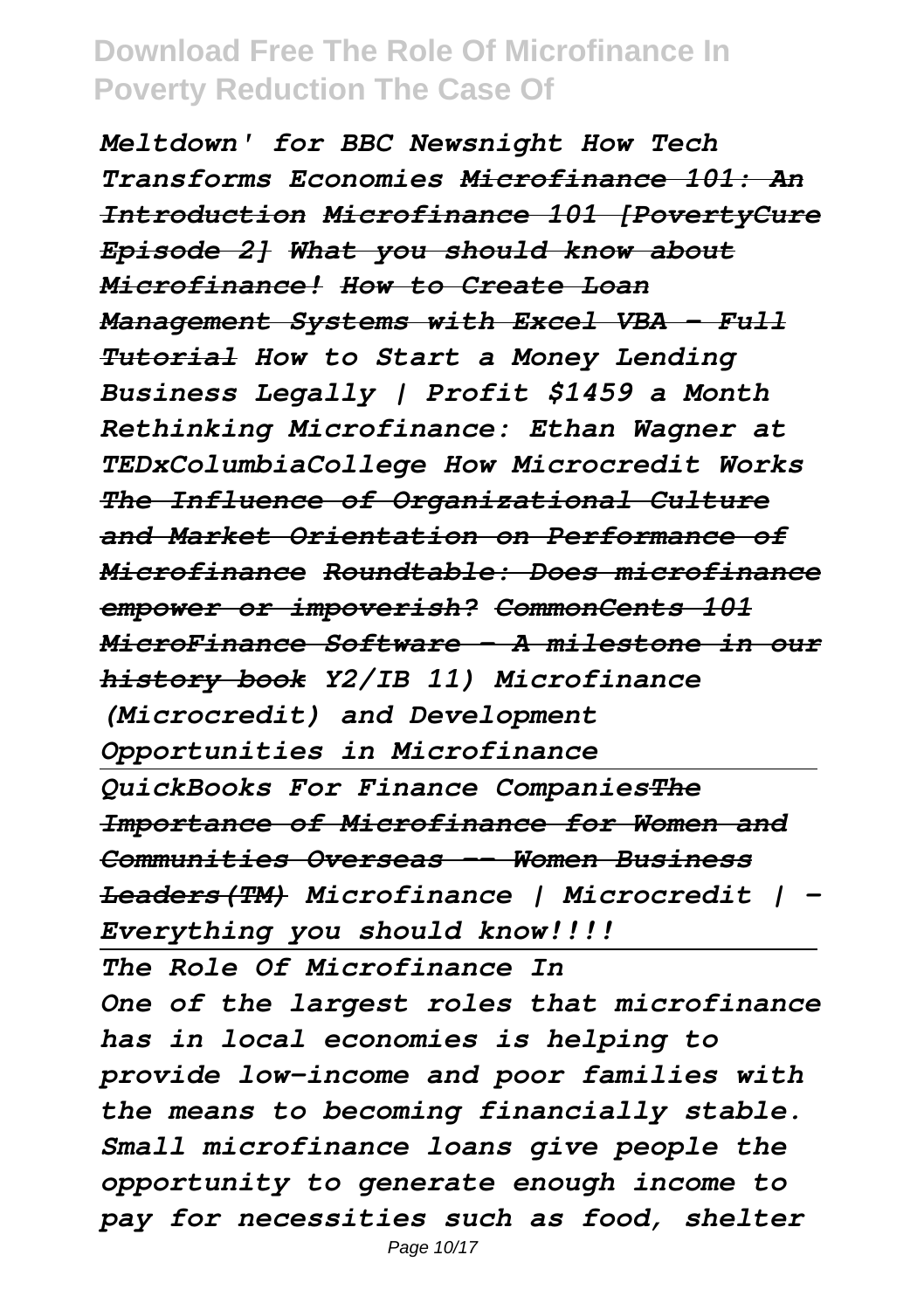*and basic medical needs.*

*What Are the Roles of Micro Finance in the Economic ...*

*The importance of microfinance is that it provides much-needed financial services to poor and low-income households,*

*entrepreneurs, and nascent businesses, who would otherwise not have access to...*

*Role of Microfinance Institutions | Small Business - Chron.com Microfinance is the practice of extending a small loan or other form of credit, savings, checking, or insurance products to individuals who do not have access to this type of capital. This allows individuals who are living in poverty to work on becoming financially independent so they can work their way into better living conditions.*

*12 Benefits of Microfinance in Developing Countries ...*

*The role of microfinancing plays a vital role in the lives of small businessmen in urban areas and entrepreneurs in under developed parts of India, and the people* Page 11/17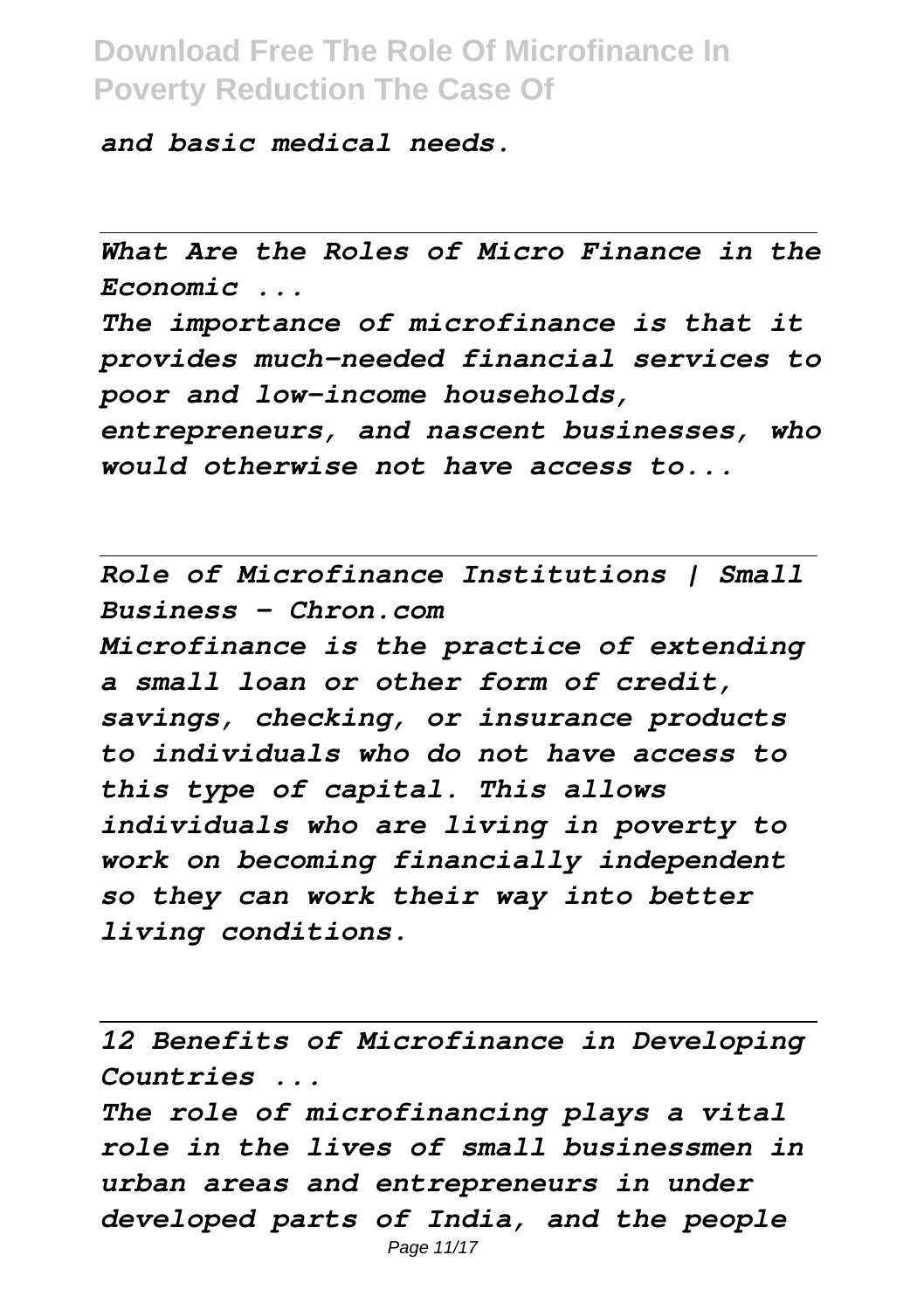*living in rural areas. The people of rural areas have very low access to the institutionalized credit, So microfinancing works as a boon for the people living in rural areas which help them to have stability with respect to their financial issues.*

*Role Of Microfinance In India study is aimed at examining the roles of microfinance institutions in financing small seals businesses. 1.2 STATEMENT OF THE PROBLEM A number of small scale businesses lack access to financial services from micro finance institutions, either for credit or savings, which further fuels the vicious cycle of poverty.*

*THE ROLE OF MICROFINANCE INSTITUTIONS IN FINANCING SMALL ...*

*Microfinance is one thing that contributes to economic growth, but sometimes, its effect can be negated and bolstered by factors out of the control of those who run microfinance firms. Gender and Sex Inequalities Women in America are considered to be independent.*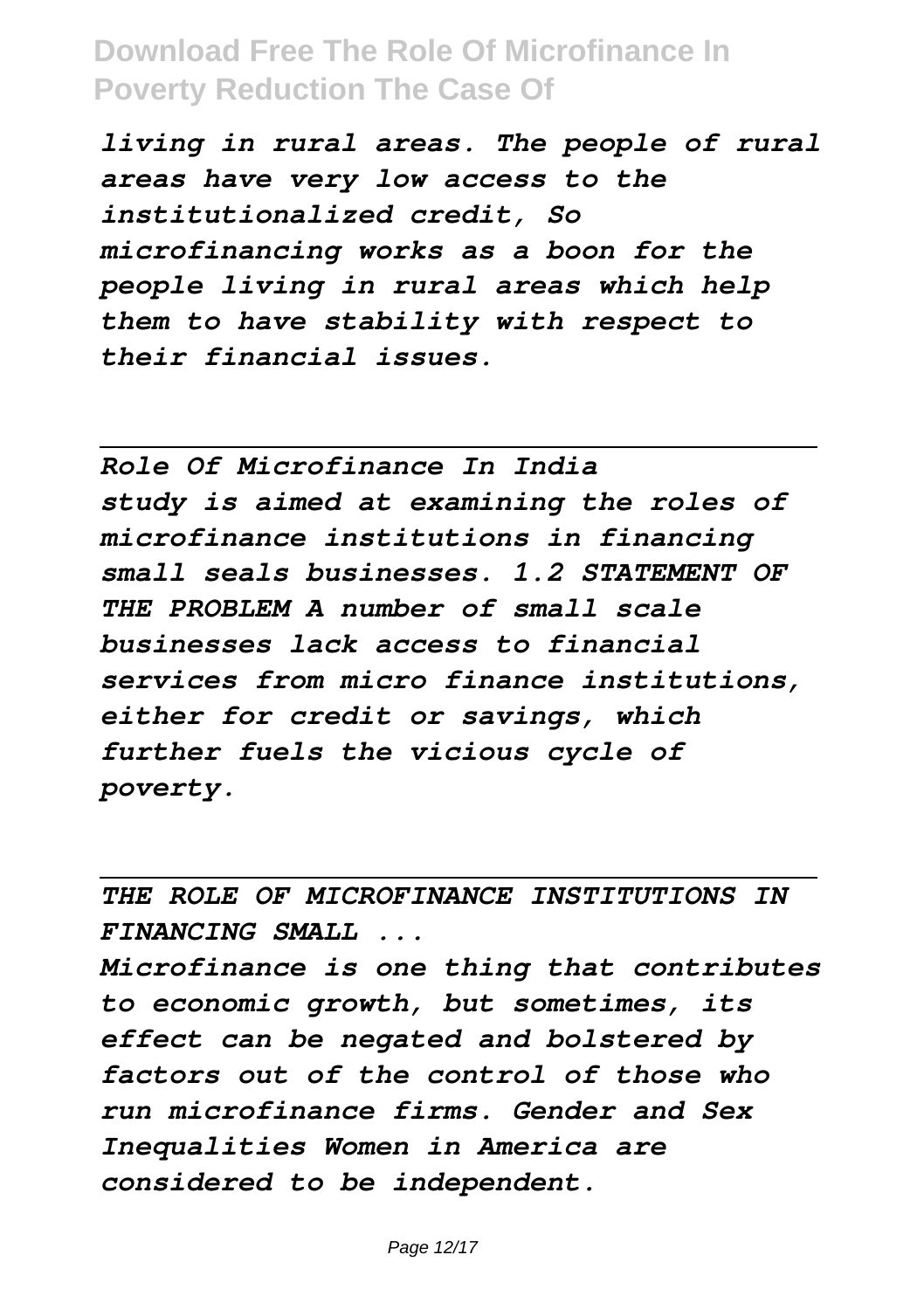*On the Roles of Microfinance in Developing Countries ...*

*This research work was undertaken to roles of microfinance banks in financing small and medium scale enterprise. The work was intended to achieve the following objectives to ascertain the extent to which micro finance bank has been assisting in providing credit facilities to small scale industrialists, to determine the cost of variability in small scale industrial financing by micro finance bank.*

*THE ROLE OF MICROFINANCE IN SMALL SCALE ENTERPRISE ...*

*Microfinance: A type of banking service that is provided to unemployed or lowincome individuals or groups who would otherwise have no other means of gaining financial services. xvi Ultimately, the goal of microfinance is to give low income people an opportunity to become selfsufficient by providing a means of saving money, borrowing money and insurance.*

#### *(DOC) THE ROLE OF MICROFINANCE BANKS IN RURAL DEVELOPMENT ...*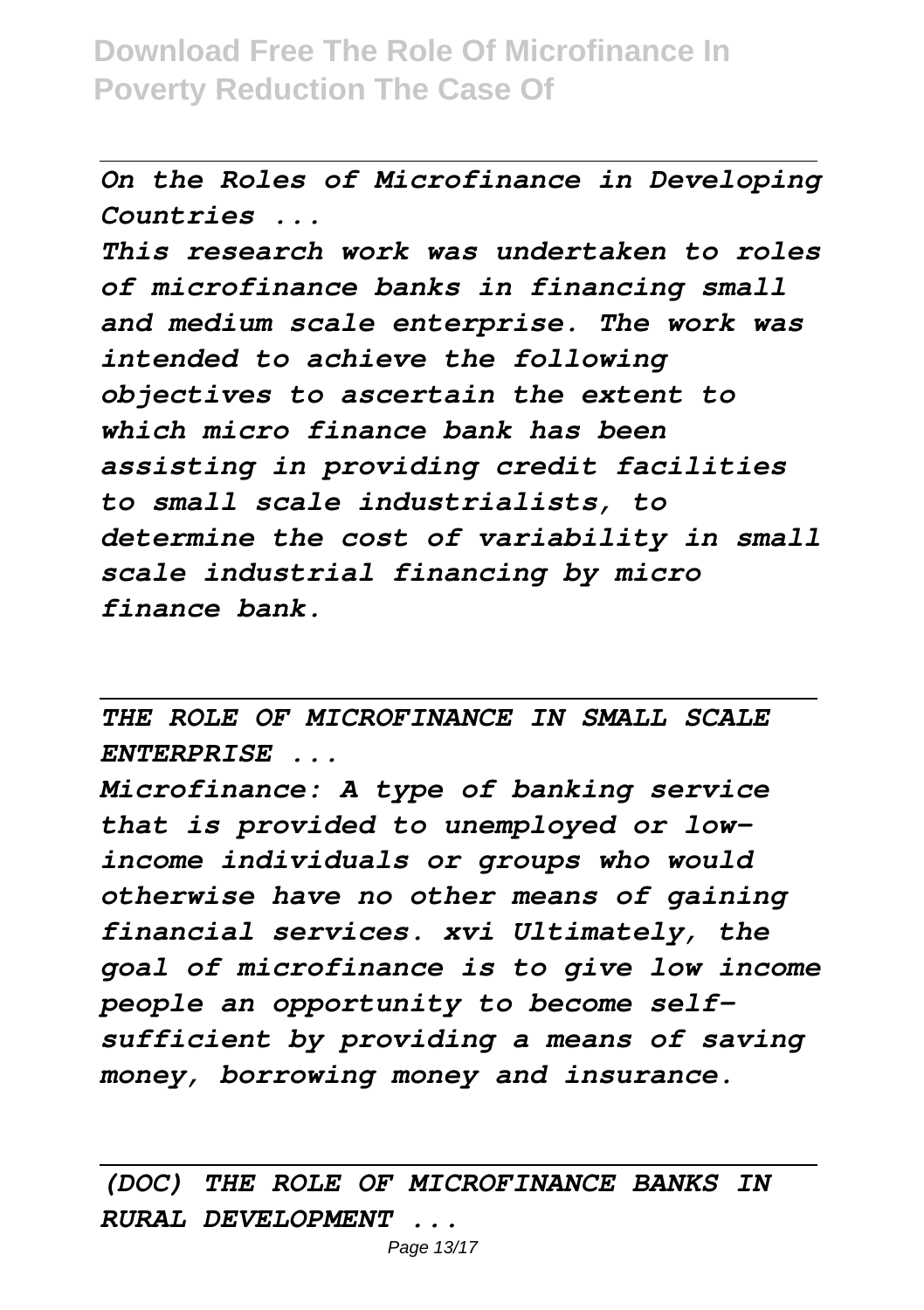*SMEs all over the world play a strong role in national development. This is attributed to the massive employment it provides to the citizenry of the country where it exists. The financing of these...*

*(PDF) The Role of Microfinance Institutions in Financing ... Global fintech services – and microfinance specifically – are providing the inclusive digital banking services needed in marginalized regions to combat the consequences of inequality and help people weather the pandemic. Empowering people and communities means giving them the tools necessary to benefit from the products and services available.*

*Andrée Simon: The role of microfinance fintech in COVID-19 ...*

*Microfinance which is also referred to as Microcredit is the extension of loans to entrepreneurs whom are too poor to be qualified for the traditional bank loan especially in developing countries. It enables very people to engage in selfemployment project that generate income.*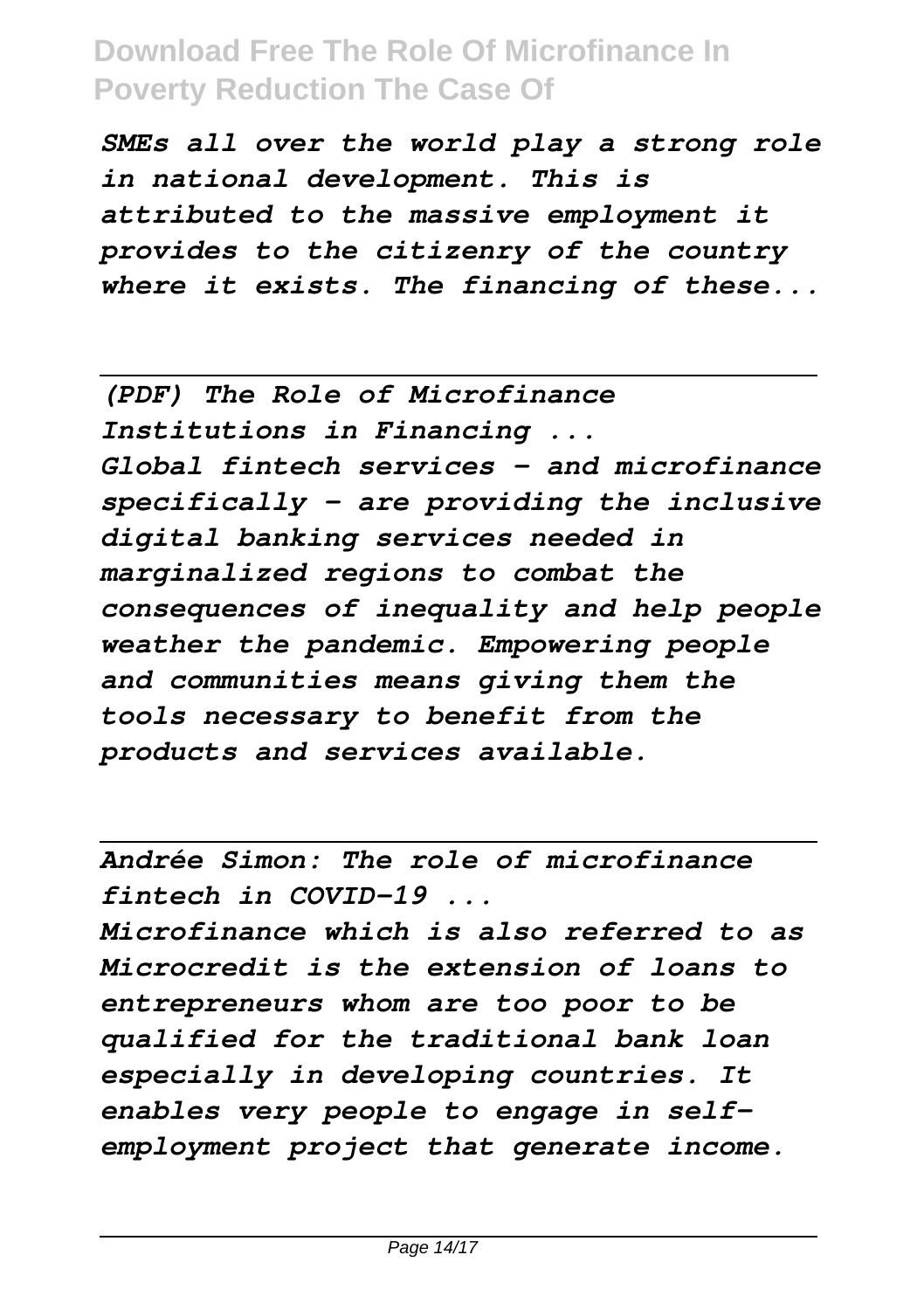*The Role of Microfinance in Poverty Alleviation in Nigeria ... THE ROLE OF MICROFINANCE IN POVERTY REDUCTION: The Case of Specialized Financial Promotion Institute (SFPI*

*(PDF) THE ROLE OF MICROFINANCE IN POVERTY REDUCTION: The ...*

*For many, microfinance is a way to promote economic development, employment and growth through the support of microentrepreneurs and small businesses; for others it is a way for the poor to manage their finances more effectively and take advantage of economic opportunities while managing the risks.*

*Microfinance - Wikipedia THE quality of the loan portfolio for the microfinance sector is now on the rebound as it is gradually improving since the advent of the Covid-19 pandemic, reflected by a decline in Portfolio at Risk ratio from 19,5% as at June 30, 2020, to 15,36% as at September 30, 2020. This is largely attributed to […]*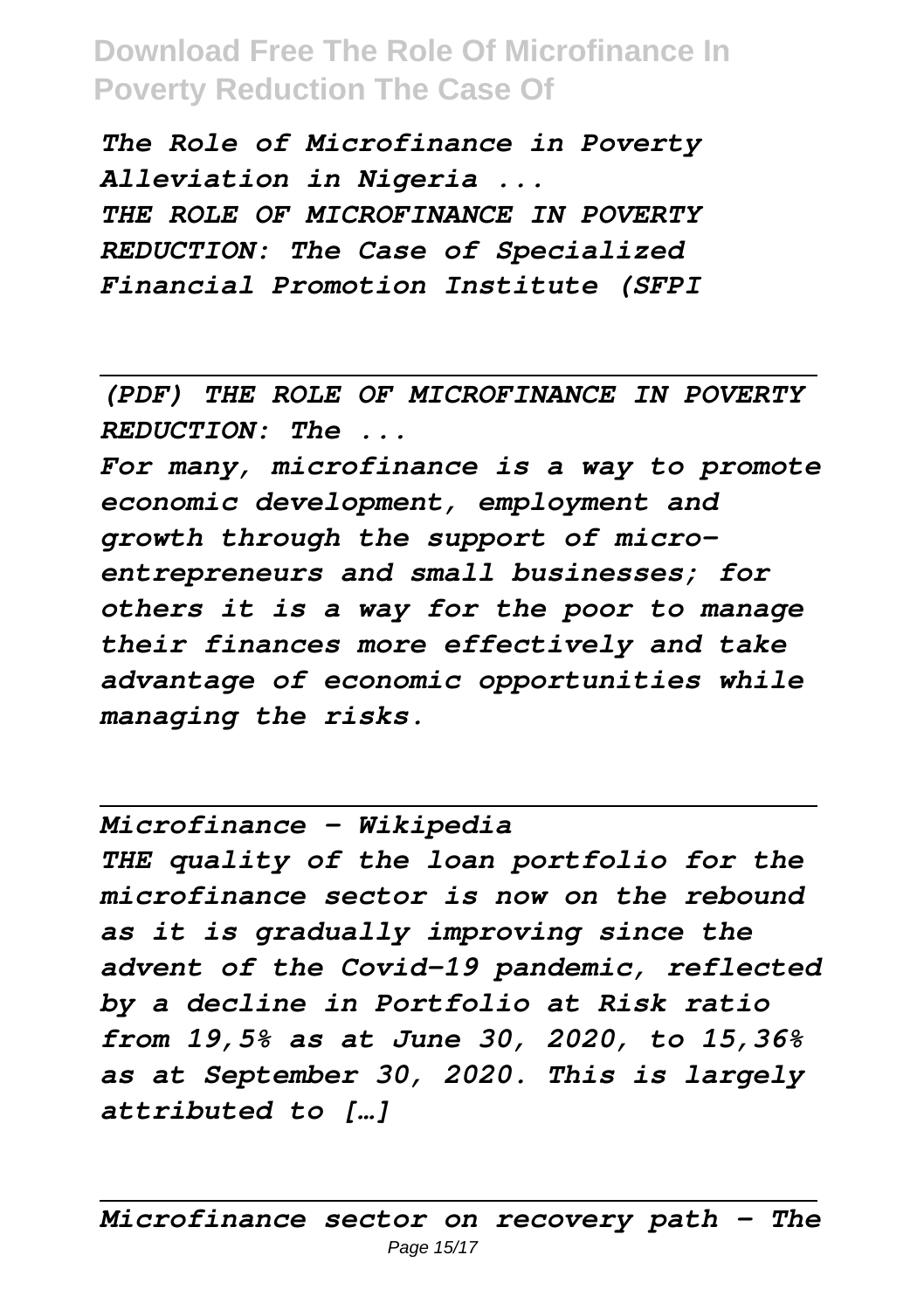*Zimbabwe ...*

*Microfinance is a term that refers to the delivery of financial services to customers who are omitted from the conventional financial system because of their low economic status [ 21 ]. Micro finance is the delivery of financial services to low-income workers and extremely poor self-employed people [ 22 ].*

*The Role of Microfinance Institutions in Financing Small ...*

*The purpose of microfinance, then, is to put financial tools in the hands of people who wouldn't otherwise have access to them. There are a few different underlying reasons for doing so. Governments sponsor microfinance, or even provide it directly, because it reduces poverty and stimulates the economy.*

*What Are the Functions of a Microfinance Bank? | Bizfluent Microfinance is a method for providing financially marginalized groups with the capital they need to start a business. Many of the recipients are in developing countries and are unable to get access to*